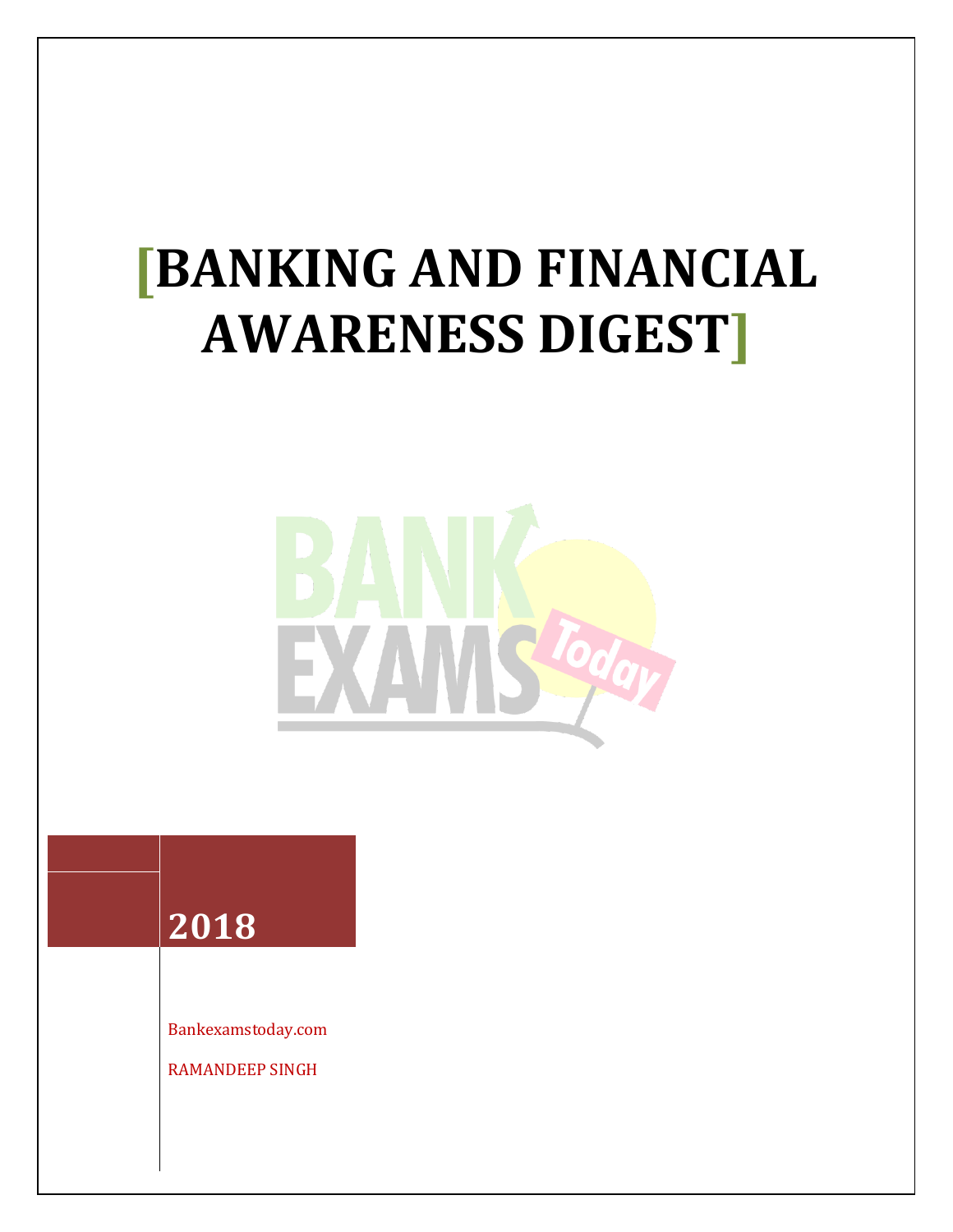### **CONTENTS**

| Mobile Banking Rank by SBI's Annual Report: Paytm Tops by Volume and Axis Bank Tops by Value5                     |  |
|-------------------------------------------------------------------------------------------------------------------|--|
|                                                                                                                   |  |
|                                                                                                                   |  |
|                                                                                                                   |  |
| RBI ease norms in debt securities and corporate bonds for FPI (Foreign Portfolio Investment) investment 6         |  |
|                                                                                                                   |  |
|                                                                                                                   |  |
| Yes bank gets SEBI (Securities and Exchange Board of India) nod for custodian of security business  6             |  |
|                                                                                                                   |  |
|                                                                                                                   |  |
| As per UIDAI (Unique Identification Authority of India), 10,000 bank branches and 8000 post offices have enrolled |  |
|                                                                                                                   |  |
|                                                                                                                   |  |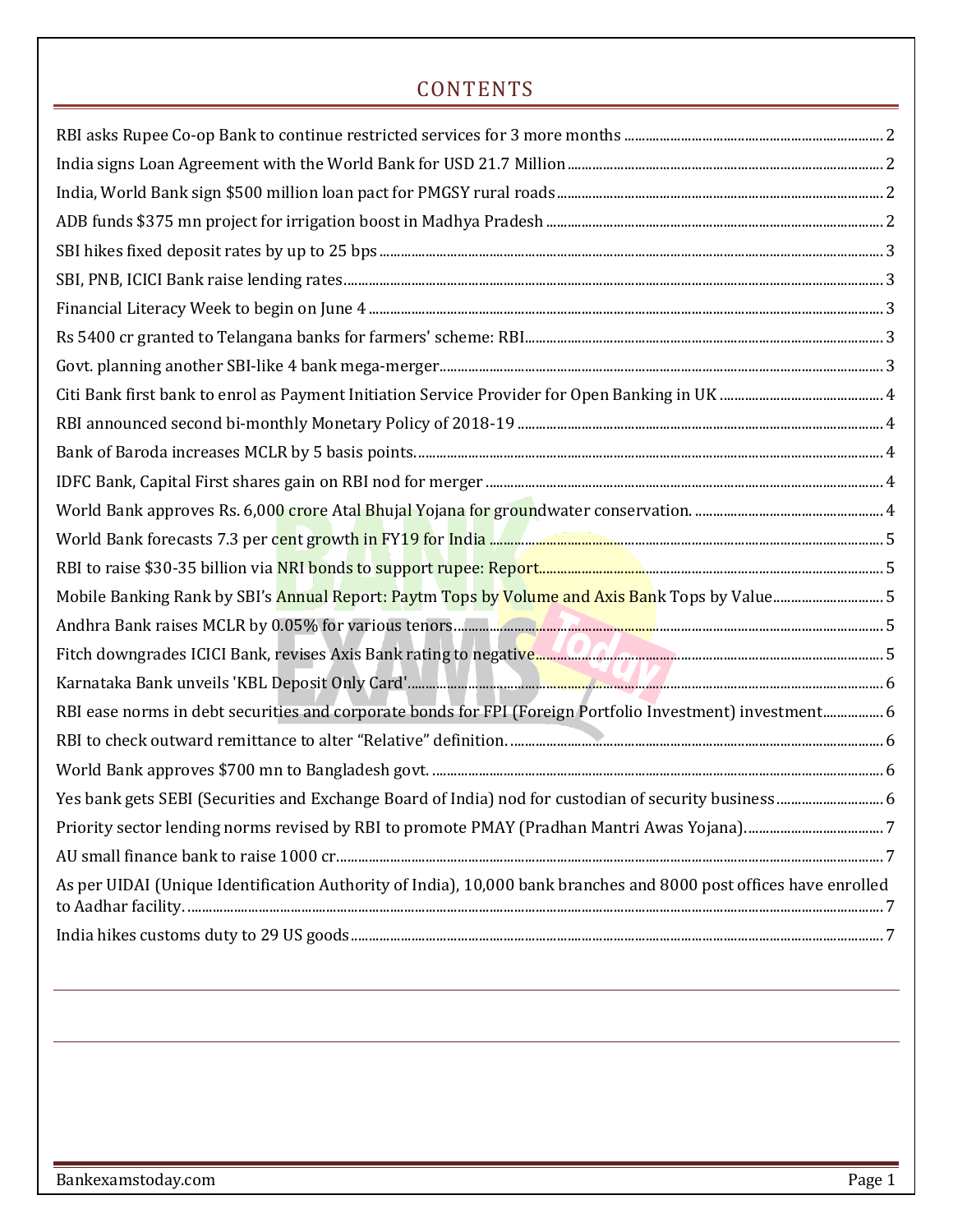# BANKING AND FINANCIAL AWARENESS D I G E S T: J U N E 2018

#### <span id="page-2-0"></span>RBI ASKS RUPEE CO-OP BANK TO CONTINUE RESTRICTED SERVICES FOR 3 MORE MONTHS

- Reserve Bank of India allows Pune-based Rupee Co-operative Bank to continue giving its services with restrictions for three more months till August 2018.
- RBI had first charge restrictions from February 22, 2013, to August 21, 2013, and extended it on eight occasions till May 2018.
- Rupee Co-Operative Bank headquarter in Pune, Maharashtra and it has 40 offices/branches.

#### <span id="page-2-1"></span>INDIA SIGNS LOAN AGREEMENT WITH THE WORLD BANK FOR USD 21.7 MILLION

- On 29th May 2018, India signed an Agreement for IBRD Credit of USD 21.7 Million for the Strengthening of Public Financial Management in Rajasthan Project in New Delhi.
- The total Project is around USD 31 million, of which USD 21.7 million will be capitalize by the World Bank, and rest will be funded-out of the State Budget. Duration of the Project is 5 years.
- The objective is to contribute to upgrade Budget execution, boost accountability and greater efficiency in Revenue Administration in Rajasthan which involves Strengthening of the Public Financial Management Framework, Expenditure and Revenue Systems and Project Management and Capacity Building among others.

#### <span id="page-2-2"></span>INDIA, WORLD BANK SIGN \$500 MILLION LOAN PACT FOR PMGSY RURAL ROADS

- On 31st May 2018, India signed a USD 500 million (Rs 3,371 crore) loan agreement with World Bank to provide additional financing for PMGSY rural road projects for a 3-year grace period, and a maturity of 10 years.
- The additional financing will also fill the gender gap by creating employment opportunities for women in construction and maintenance.
- The World Bank has supported PMGSY since its setting up, in 2004. So far it has invested over \$1.8 billion in loans and credits for North India – Bihar, Himachal Pradesh, Jharkhand, Meghalaya, Rajasthan, Uttarakhand, and Uttar Pradesh (mostly in the economically weaker).

#### <span id="page-2-3"></span>ADB FUNDS \$375 MN PROJECT FOR IRRIGATION BOOST IN MADHYA PRADESH

- On 31st May 2018, Asian Development Bank (ADB) will provide USD 375 million loan for a project to improve irrigation in Madhya Pradesh for expanding irrigation networks and system efficiency, helping boost farmers' income.
- The total cost is USD 535.1 million, of which the govt. will provide USD 160.71.
- It will also help farmers raise micro-irrigated agriculture including high-value crops and double farmer incomes.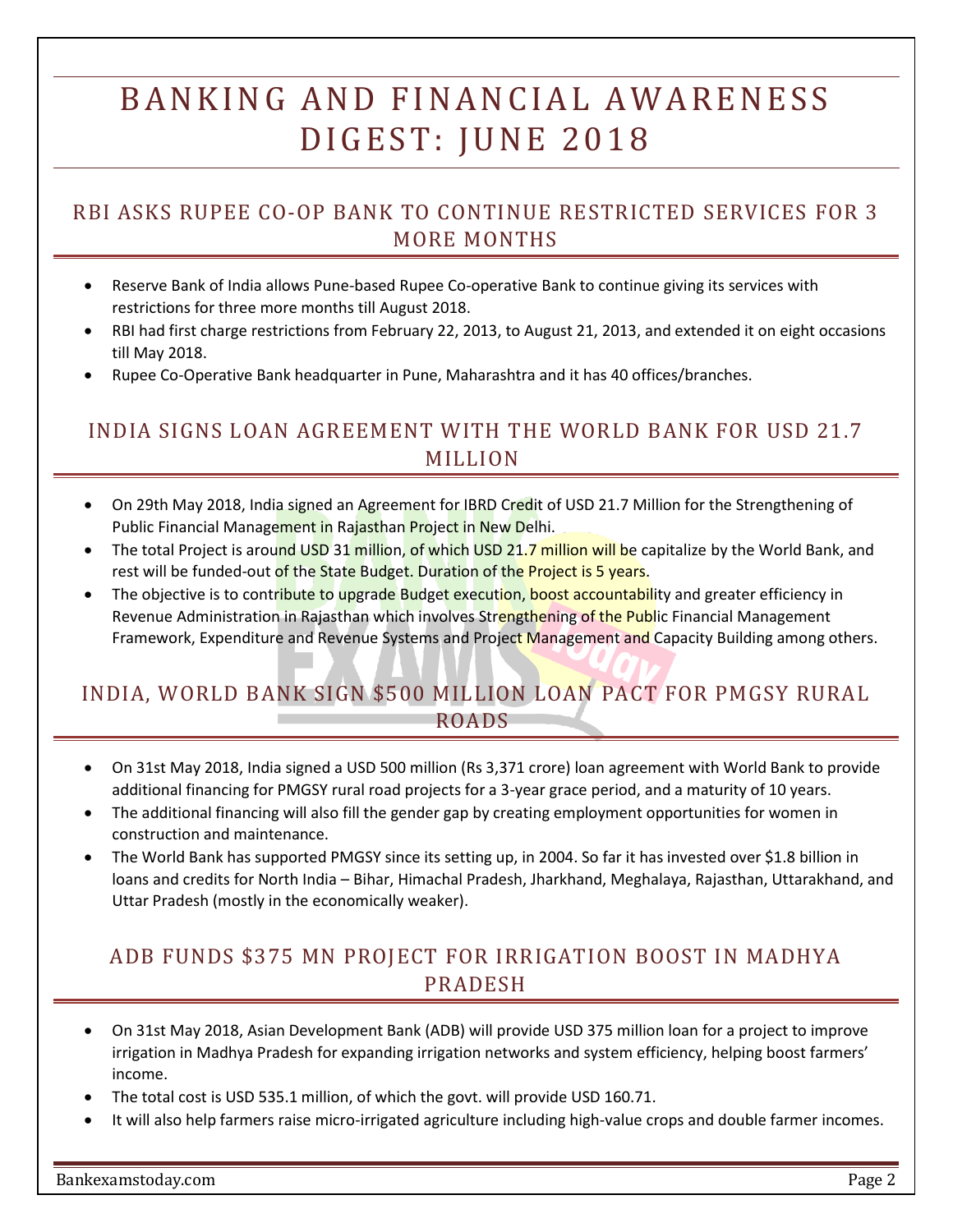#### SBI HIKES FIXED DEPOSIT RATES BY UP TO 25 BPS

- <span id="page-3-0"></span> On 30th may 2018, State Bank of India has hiked the interest rates on fixed term deposits by 10 to 25 basis points for selected tenure.
- The new rate effective from May 28, on retail deposits below Rs 1 crore, deposits for 1 year to 2 years will now accrue 6.65 per cent.
- for the senior citizens, the new rate is 7.15 per cent from 6.90 per centearlier.
- <span id="page-3-1"></span> There is no change in interest rate for deposits less than one year, Currently, the banks give 5.75 per cent for deposits under 7 days to 45 days' scheme.

#### SBI, PNB, ICICI BANK RAISE LENDING RATES

- On 2nd June 2018, India's major banks SBI, PNB and ICICI Bank raised their benchmark lending rates or MCLR by up to 0.1 per cent, making loans costlier. SBI has increased the lending rate by 10 basis points for three years.
- Marginal Cost of Funds Based Lending Rate (MCLR) stands at 7.9 per cent, for 3-year tenor increased to 8.45 per cent.
- PNB raised the MCLR for 3 years and 5 year tenors to 8.55 per cent and 8.7per cent, also increased the base rate to 9.25 per cent.
- <span id="page-3-2"></span>• ICICI Bank raised 1 year MCLR by 10 bps to 8.40 per cent.

# FINANCIAL LITERACY WEEK TO BEGIN ON JUNE 4

- Financial Literacy Week beginning on June 4 to June 8, theme for this year has been chosen by RBI as customer protection.
- On this event the main focus on creating awareness among customers of banks about financial products and services available for them, and encourage them to go digital.
- Also focus on four consumer protection messages like Good practices for a safe digital banking experience, 'know your liability' for unauthorised electronic banking transaction and.
- Resolution of complaint received within period of 90 days from the date of receipt of the complaint.
- Awareness about Banking Ombudsman scheme also emphasized.

#### <span id="page-3-3"></span>RS 5400 CR GRANTED TO TELANGANA BANKS FOR FARMERS' SCHEME: RBI

- On 4th June, 2018 The Reserve Bank of India provided Rs 5400 cr for carrying out the newly launched 'Rythu Bandhu' investment program by the Telangana Government to support the farmers.
- For this scheme the Government allotted Rs 12000 cr as the budget.
- under the scheme, state Government will provide the input costs of Rs 4,000 each for every acre for two seasons by cheques.
- A total of 59 lakh cheques settle by the banks led by SBI.
- <span id="page-3-4"></span>the total cost for the scheme is about Rs 57,000 crore for the current season.

#### GOVT. PLANNING ANOTHER SBI-LIKE 4 BANK MEGA-MERGER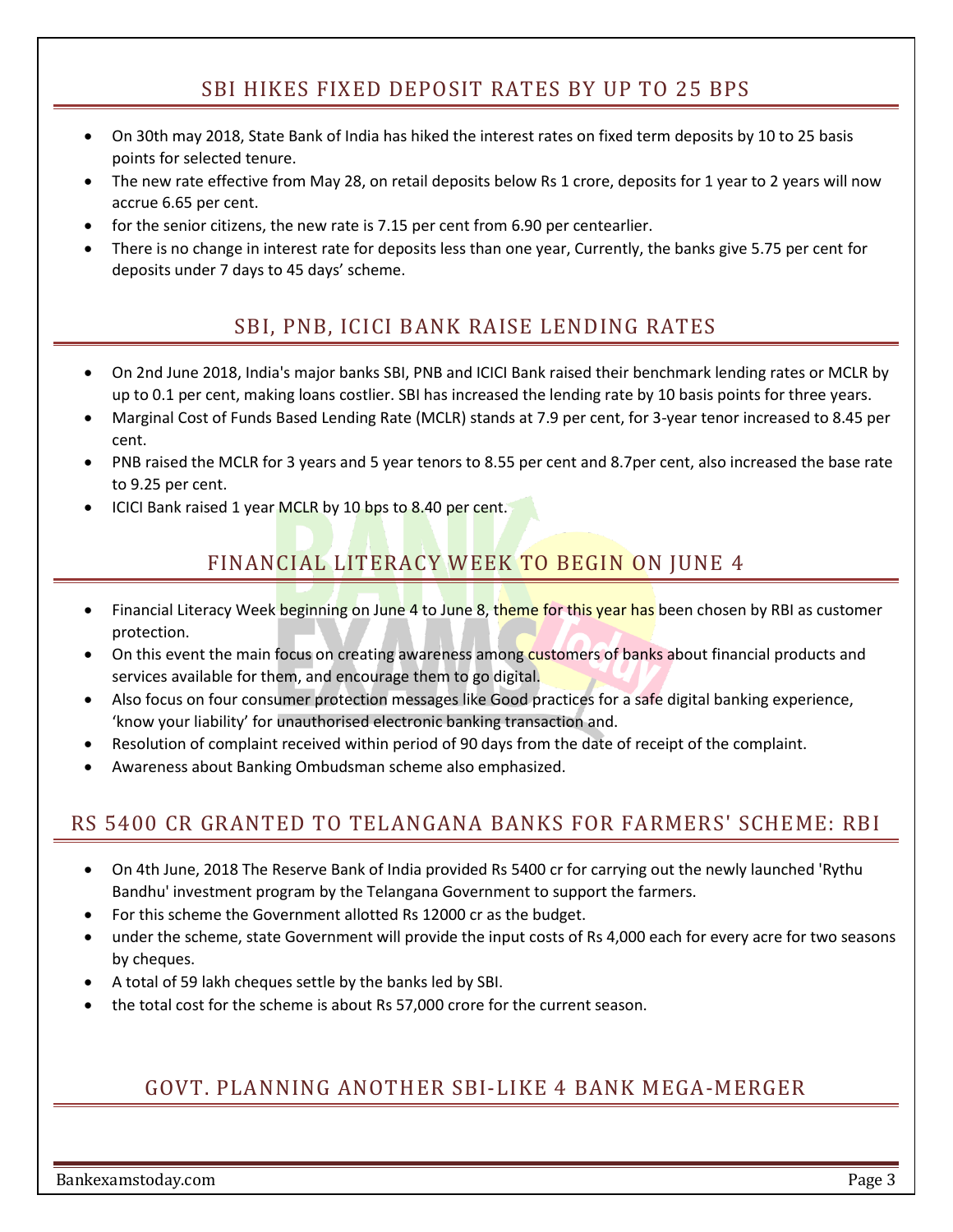- On June 4, 2018, After the success achieve by the merger of SBI, the government is planning another big merger of 4 banks namely Bank of Baroda, Central Bank, IDBI bank, Oriental Bank.
- this listed banks have reported a total loss of around Rs 21,646.38 crore in the year ended 31 March.
- If the plan for the second bank merger goes smoothly, then the Centre will create India's second largest bank after State Bank of India with a combined asset of Rs 16.58 trillion. Also The Government is planning to merge and create 4-5 global sized lenders like SBI.

#### <span id="page-4-0"></span>CITI BANK FIRST BANK TO ENROL AS PAYMENT INITIATION SERVICE PROVIDER FOR OPEN BANKING IN UK

- On June 3, 2018, Citi Bank becomes the first corporate bank to register as a Payment Initiation Service Provider for Open Banking in UK
- Aiming to meet treasurer's evolving needs for easy access to payment data without the need to build applications or interfaces to connect to proprietary banking portals.
- In January 2018, Open Banking started in UK, which requires the nine largest UK banks to publish open APIs, enabling regulated third-party providers to access bank accounts securely and with the consent of account holder.
- Citi Bank Headquarter is in New York, US.

# <span id="page-4-1"></span>RBI ANNOUNCED SECOND BI-MONTHLY MONETARY POLICY OF 2018-19

- On 6th June, 2018 A 6-member committee headed by RBI governor Urijit Patel announced the second bimonthly Monetary Policy of 2018-19.
- The MPC decided to raise the policy repo rate by 25 basis points.
- This is the first time the meeting is for three days instead of the usual two.
- <span id="page-4-2"></span>RBI projected that the GDP growth of 7.4 percent in FY19.

#### BANK OF BARODA INCREASES MCLR BY 5 BASIS POINTS.

- On June 6, 2018, Bank of Baroda increased its Marginal Cost-Based Lending Rate (MCLR) by 5 basis points effective from 7 June, 2018.
- last week, State Bank of India by 10 basis points, Punjab National Bank by 5-10 basis points, ICICI Bank, Kotak Mahindra Bank, and Union Bank of India all raised rates.

#### <span id="page-4-3"></span>IDFC BANK, CAPITAL FIRST SHARES GAIN ON RBI NOD FOR MERGER

- IDFC Bank received RBI's approval for merger of Capital First, Capital First Home Finance and Capital First Securities with the company on 6th June.
- the company said its board of directors has approved merger of the three entities with IDFC Bank.
- IDFC Bank's Headquarters is in Mumbai. MD & CEO Rajiv B.Lall.

#### <span id="page-4-4"></span>WORLD BANK APPROVES RS. 6,000 CRORE ATAL BHUJAL YOJANA FOR GROUNDWATER CONSERVATION.

Bankexamstoday.com **Page 4**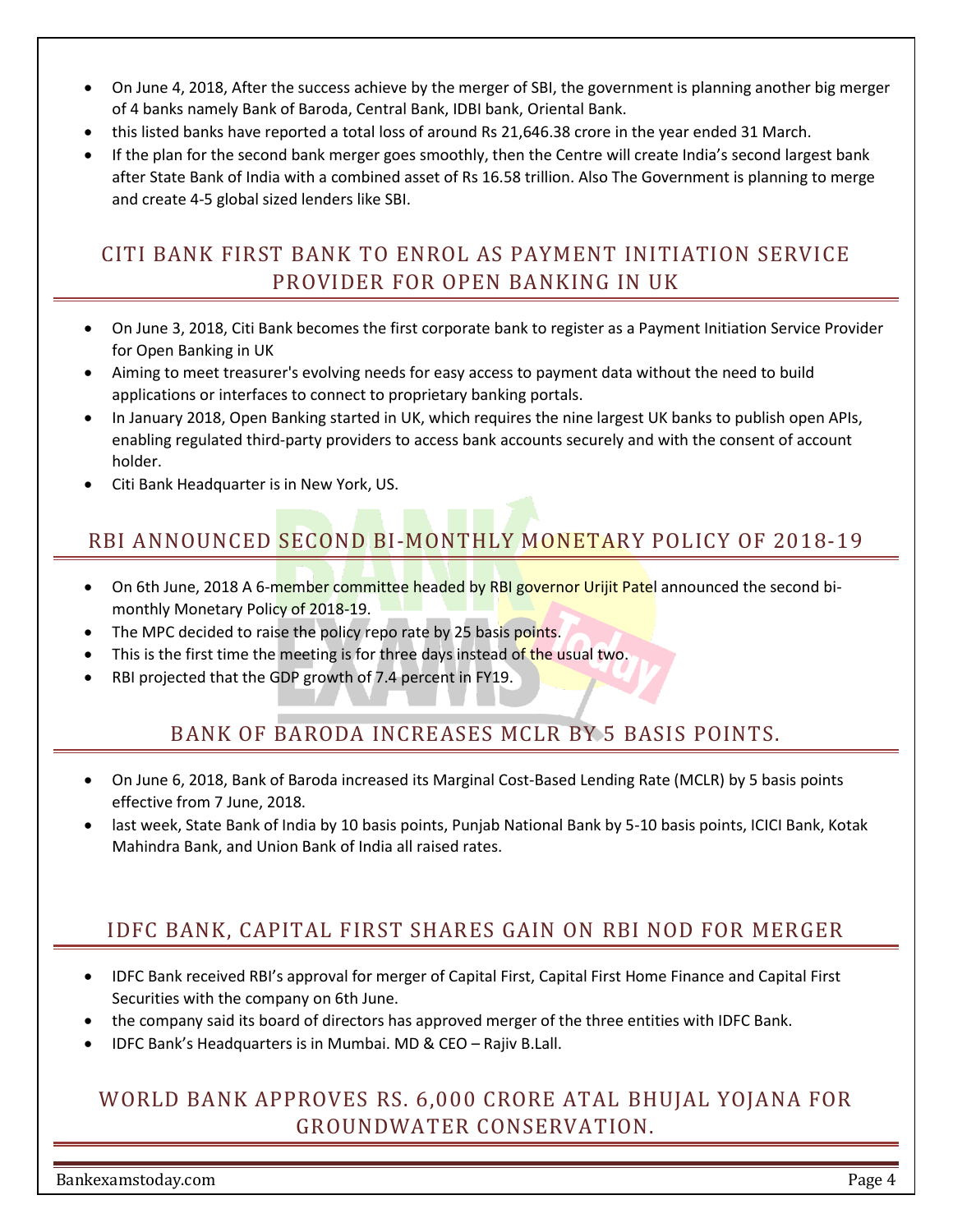- On 6th June 2018 The World Bank has approved Rs 6,000 crore for the implementation of Atal Bhujal Yojana which aims to improve groundwater management in priority areas.
- the scheme would be implemented from 2018-19 to 2022-23 for a period of 5 years, recommended by the Expenditure Finance Committee.
- The state: Gujarat, Haryana, Karnataka, Madhya Pradesh, Maharashtra, Rajasthan and Uttar Pradesh priority areas are identified under the scheme.
- This scheme would benefit around 8350 Gram Panchayats in 78 districts in these states.

#### <span id="page-5-0"></span>WORLD BANK FORECASTS 7.3 PER CENT GROWTH IN FY19 FOR INDIA

- On June 6, 2018, World Bank predicts India's GDP growth to be 7.3% for FY19 and 7.5% in FY20 released by World Bank's 'Global Economic Prospect' report.
- China is expected to slow down slightly from 6.9 per cent in 2017 to 6.5 per cent in 2018, and 6.3 per cent in 2019.

#### <span id="page-5-1"></span>RBI TO RAISE \$30-35 BILLION VIA NRI BONDS TO SUPPORT RUPEE: REPORT

- On June 11, 2018, the RBI is expected to raise \$30-35 billion via NRI bonds to raise the rupee to hold up the rising oil prices and shortfall in FPI inflows to the country.
- the FPI inflows to India will be influenced by Chinese firms listing in global benchmark indices like MSCI.
- China market could list a \$100 billion by 2019.
- RBI will issue a fourth tranche of NRI bonds and issue NRI bonds if the global oil prices continue at USD 70/bbl.
- NRI bonds are forex deposits raised from non-resident Indians at attractive rates for 3-5 years, with some lock-in and an implicit RBI guarantee.

#### <span id="page-5-2"></span>MOBILE BANKING RANK BY SBI'S ANNUAL REPORT: PAYTM TOPS BY VOLUME AND AXIS BANK TOPS BY VALUE

- On June 12, 2018, Axis bank has the highest value share of mobile banking transactions by 17.2% According to SBI's annual report for 2017-18.
- Paytm that tops volumes with 22 per cent and value share is a meagre 0.25 per cent.
- ICICI Bank has a 17.1% share of transactions by value and by volume is 9.7%.
- SBI's volume share was 25% at the end of March 2017 and 19.5% in January 2018.
- <span id="page-5-3"></span>Paytm Founder: Vijay Shekhar Sharma. Headquarters - Noida, Uttar Pradesh

#### ANDHRA BANK RAISES MCLR BY 0.05% FOR VARIOUS TENORS

- On June 15, 2018, Andhra Bank increased its MCLR by 5 basis points or 0.05% to up to 8.55 per cent for various tenors.
- The MCLR has been raised by 0.05 per cent each to 8 per cent for overnight, 8.05 per cent for 1 month, 8.25 per cent for 3 months, 8.40 per cent for 6 months and 8.55 per cent for one year tenors.
- SBI, ICICI Bank, HDFC, Bank Bank of India, Oriental Bank of Commerce, Syndicate Bank, Karur Vysya Bank and Indian Bank had increased MCLR prior to the policy rate decision by RBI in anticipation of a rate hike.

#### <span id="page-5-4"></span>FITCH DOWNGRADES ICICI BANK, REVISES AXIS BANK RATING TO NEGATIVE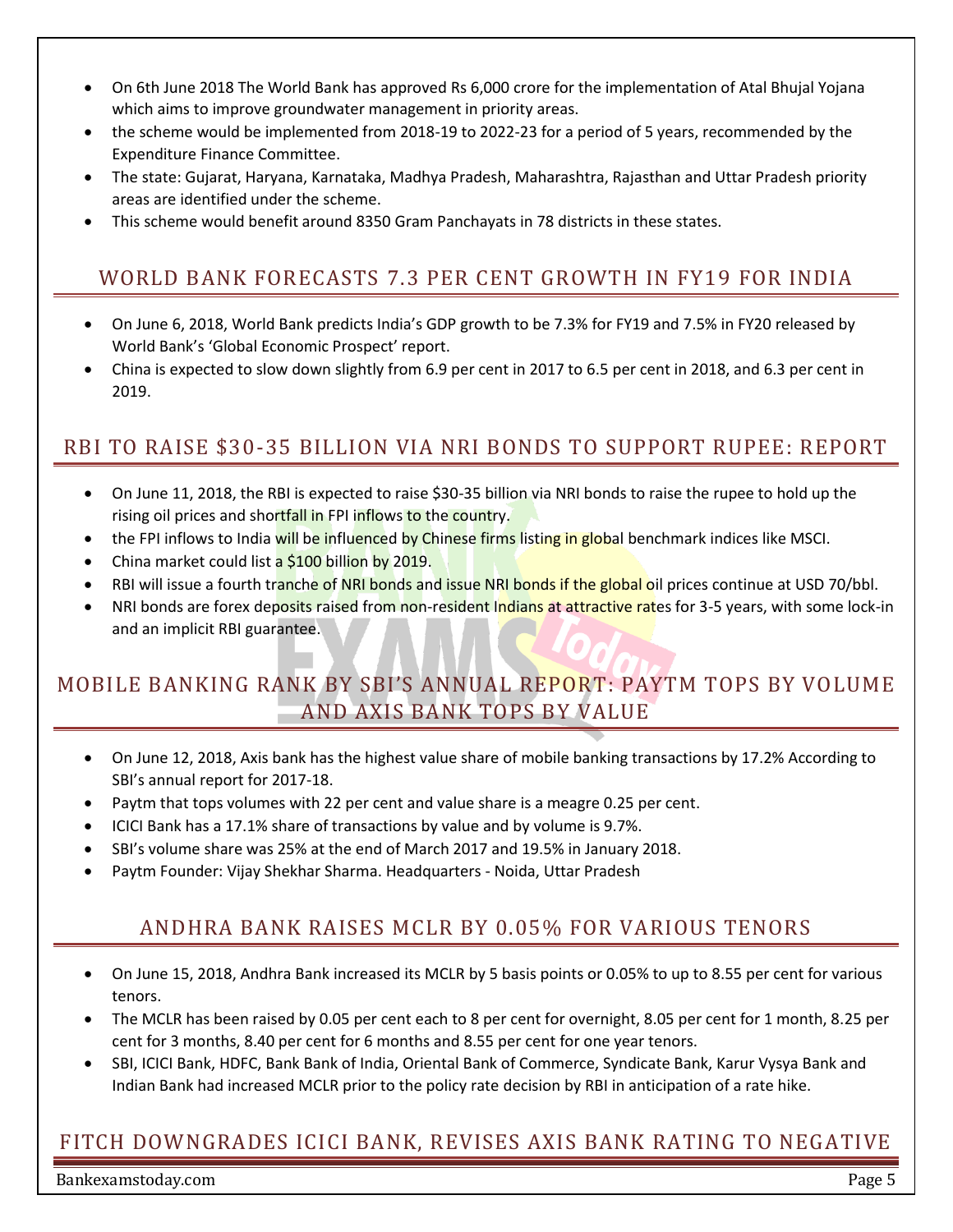- On June 15, 2018, Global ratings agency Fitch declaim ICICI Bank and Axis Bank have imbalance in their risk control mechanisms and has re-evaluate its outlook on the latter to negative on sour assets worries.
- Also It downgraded ICICI Bank's 'support rating' to '3', from '2', its support rating floor to 'BB+', from 'BBB-'.
- Axis Bank: Headquarters- Mumbai. CEO: Shikha Sharma
- ICICI Bank: Headquarters- Mumbai. CEO: Chanda Kochhar
- <span id="page-6-0"></span>Fitch: Headquarters - New York City, US. CEO: Paul Taylor

#### KARNATAKA BANK UNVEILS 'KBL DEPOSIT ONLY CARD'

- On June 16, 2018, Karnataka Bank launch a card called 'KBL Deposit Only Card' for Bank's Current/Overdraft customers for hassle free cash deposit transactions at Bank's 24×7 e-Lobby Services.
- with this card customer can perform cash deposit transactions even with higher deposit limit at Bank's Bunch Note Acceptor (BNA) / Cash Recycler kiosks.
- The salient features of the cards are:
- Instant cards & issued across branch counters.
- It can be used only for Cash Deposit transactions. (Withdrawal & Purchase transactions are not allowed)
- Per day cash deposit limit is Rs. 10,00,000/-
- Headquarters: Mangalore.

# <span id="page-6-1"></span>RBI EASE NORMS IN DEBT SECURITIES AND CORPORATE BONDS FOR FPI (FOREIGN PORTFOLIO INVESTMENT) INVESTMENT

- It will help to elevate in recent fall in rupee and lift the recent fall in demand for corporate bonds.
- It Increased from 20 % to 30% in the outstanding stock of the security.
- FPI is required to invest for minimum 3 years for both govt. And corporate bonds.
- It also permits to investment in govt security, corporate bonds, treasury bills subject to the condition that shortterm investments by an FPI.

#### <span id="page-6-2"></span>RBI TO CHECK OUTWARD REMITTANCE TO ALTER "RELATIVE" DEFINITION.

- RBI to check outward remittance to alter "Relative" definition under companies act 2013.
- PAN is mandatory for such transaction.
- <span id="page-6-3"></span> RBI introduced a system for daily reporting of the individual transaction under LRS (Liberalised Remittance Scheme) by banks.

#### WORLD BANK APPROVES \$700 MN TO BANGLADESH GOVT.

- World bank approves the amount to improvement for primary education sector in Bangladesh.
- It is 4th primary education development programme(PEDP4).
- This Will cover nearly 18 million children to class grade 5, also include water, sanitation, safe water and 95000 classrooms and enables the recruitment for 100,000 new teachers.

#### <span id="page-6-4"></span>YES BANK GETS SEBI (SECURITIES AND EXCHANGE BOARD OF INDIA) NOD FOR CUSTODIAN OF SECURITY BUSINESS

Bankexamstoday.com **Page 6**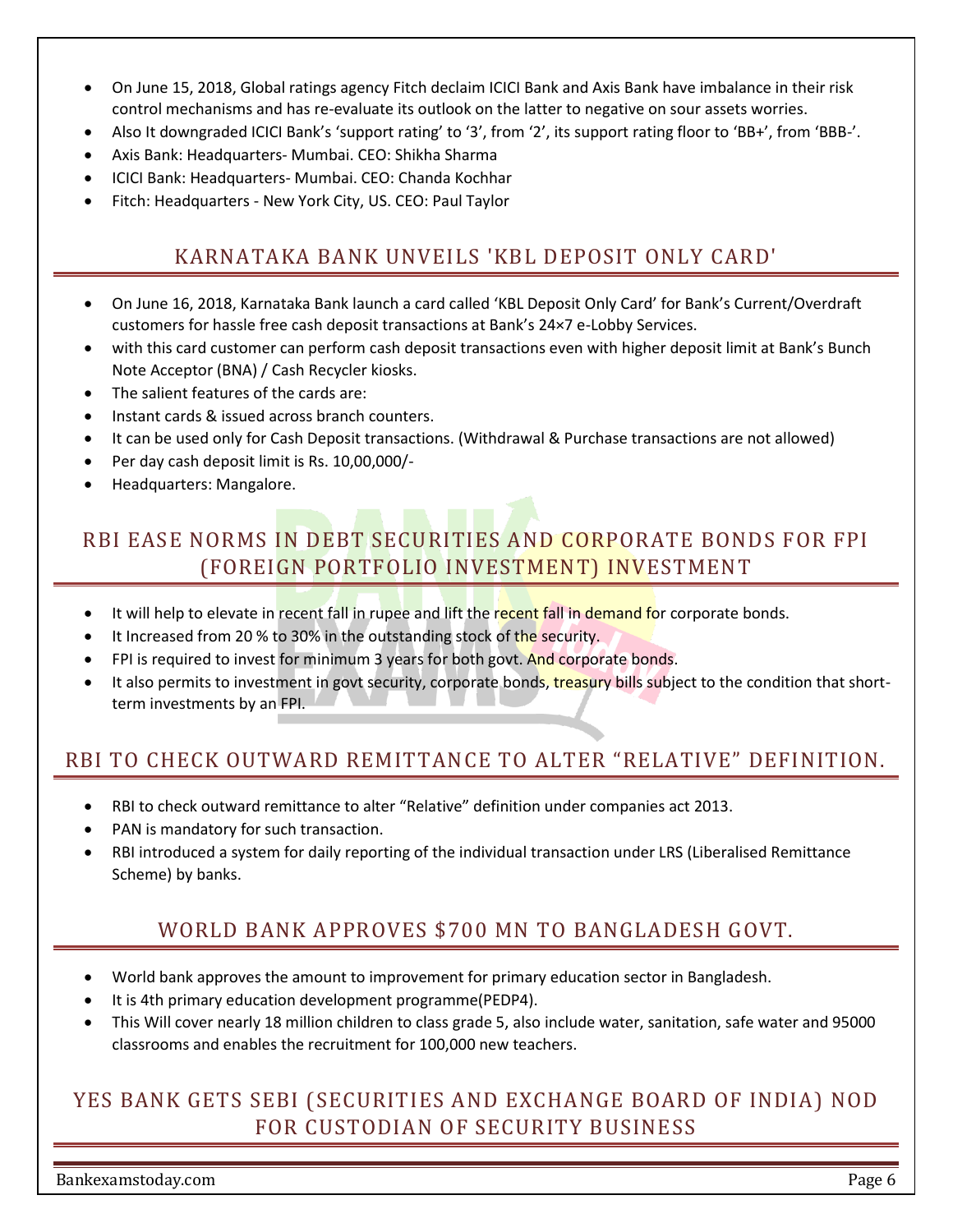- Yes bank gets SEBI nod for the custodian of security business by enhancing its market offering.
- Enable the bank to play a larger role in channelizing domestic and foreign investment into Indian financial market.
- Yes bank going to open its representative office in London and Singapore by getting approval from RBI.
- The Custodian securities are a licence granted by SEBI to eligible entities allowing them to offer custodial service in the financial market.
- Yes bank
- Headquarters: Mumbai
- CEO: Rana Kapoor
- Tagline Experience our Expertise

#### <span id="page-7-0"></span>PRIORITY SECTOR LENDING NORMS REVISED BY RBI TO PROMOTE PMAY (PRADHAN MANTRI AWAS YOJANA).

- For economically weaker section and low-income group the lending norms are revised.
- It will also increase the amount from 28 lakhs to 35 lakhs for metropolitan cities and 20 lakhs to 25 lakhs for other cities.
- The existing family income revised from 2 lakh to 3 lakhs for the economically weaker section and 6 lakhs for low-income group.
- The target of building 20 million affordable houses under Pradhan Mantri Awas Yojana.
- Pradhan Mantri Awas Yojana
- <span id="page-7-1"></span>Launch year: 2015

#### AU SMALL FINANCE BANK TO RAISE 1000 CR.

- AU small finance bank received shareholder approval to raise Rs. 1000 cr, from Singapore based investment firm "Temasek".
- The shareholders of the bank include IFC, Warburg Pincus, Chrys capital and Kedaara capital.
- AU expand its branch network to 306 branches and 500 touch points and 97 asset centres.
- AU small finance bank
- Headquarter Jaipur, Rajasthan
- Founded 1996

#### <span id="page-7-2"></span>AS PER UIDAI (UNIQUE IDENTIFICATION AUTHORITY OF INDIA), 10,000 BANK BRANCHES AND 8000 POST OFFICES HAVE ENROLLED TO AADHAR FACILITY.

- UIDAI (Unique Identification Authority of India) CEO Ajay Bhushan said that 18000 centres are coming to avail Aadhar facilities and enrolment for biometric id.
- They are also called "Bank Aadhar Kendra".
- <span id="page-7-3"></span>UIDAI headquarter is in New Delhi.

#### INDIA HIKES CUSTOMS DUTY TO 29 US GOODS